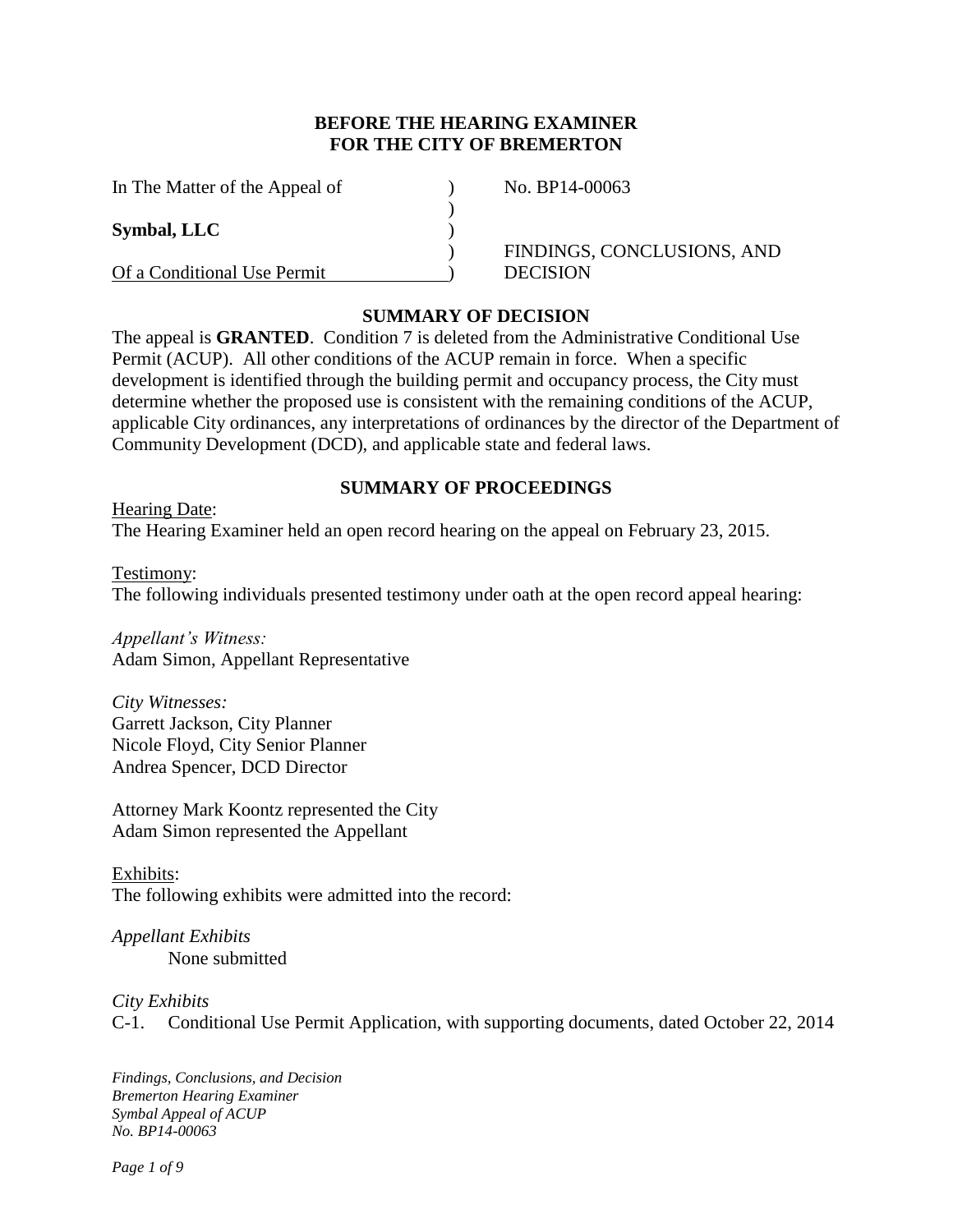- C-2. Administrative Conditional Use Permit Decision, dated January 13, 2015
- C-3. ACUP Appeal, with attachments, dated January 26, 2015
- C-4. Director's Interpretation of Bremerton Municipal Code 20.54.090, dated February 11, 2015

Pleadings, Briefs, Notices and Orders

- Statement of Appeal, dated January 26, 2015
- Respondent's Brief, dated February 9, 2015, with *AGO 2014 No. 2* attached
- Appellant's Reply, dated February 17, 2015
- Hearing Examiner Pre-Hearing Order, dated February 6, 2015

The Hearing Examiner makes the following Findings and Conclusions based upon the testimony and exhibits admitted at the open record appeal hearing:

# **FINDINGS**

# *Background*

- 1. In 2013, Adam Simon purchased property at 1110 Wycoff Avenue as manager of Symbal, LLC (Appellant).<sup>1</sup> The multi-level building on-site has separate access points: the upper building fronts Callow Avenue<sup>2</sup> and is occupied by retail businesses; the lower level is accessed from Wycoff Avenue and is currently unoccupied. The lower level of the building has no connection to the upper level and is surrounded by commercial uses and abandoned homes. The property is zoned District Center Core. In a memorandum to the Department of Community Development (DCD) dated September 29, 2014, Mr. Simon indicated that he "would like to re-establish the Wycoff space's former use as warehouse and light manufacturing." *Exhibit C-1.* This memorandum noted that the space "has poor visibility, no natural light, and insufficient egress for higher occupancy uses like retail and business services" and that the site had "historically been used for the servicing of automobiles, the manufacturing of furniture and as a construction storage warehouse." *Exhibit C-1*. The memorandum stated that "[I] ocating a tenant for the basement will require the use to be broadened to include light manufacturing and warehouse tenants," but Mr. Simon did not identify a specific proposed use for the site or identify recreational marijuana production or processing as potential uses. Mr. Simon cited to Bremerton Municipal Code (BMC) 20.54.090(a) as support for reestablishing a nonconforming use. *Exhibit C-1.*
- 2. BMC 20.54.090(a) states:

 $\overline{a}$ <sup>1</sup> The property is identified by Kitsap County Assessor No. 152401-1-155-2001. *Exhibit C-1*. A legal description of the property is included in the ACUP decision. *Exhibit C-2.*

<sup>2</sup> The upper level of the building has a separate address of 1107 Callow Avenue. *Exhibit C-1.*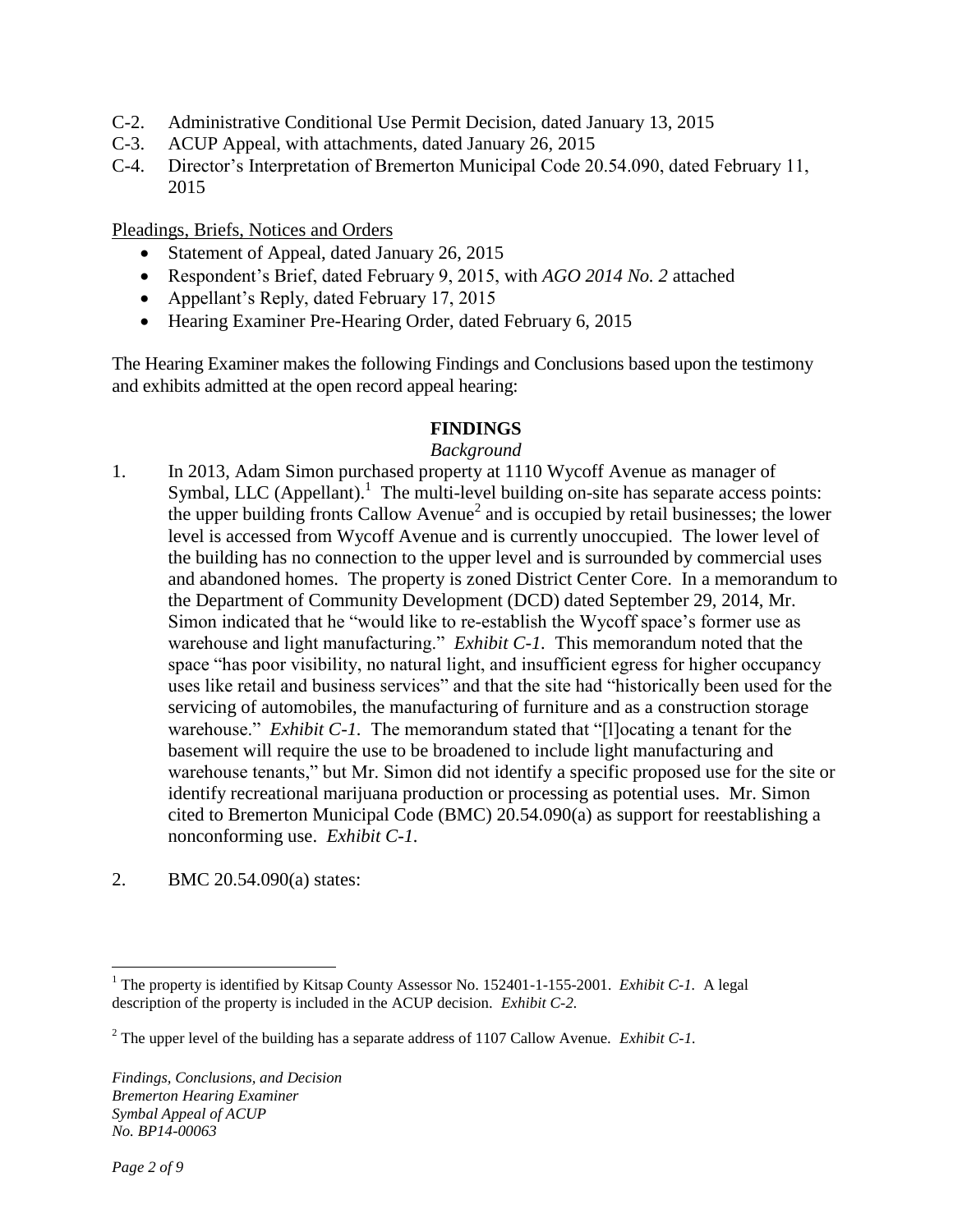An existing structure constructed for a use no longer allowed by the zone, which has lost its legal nonconforming status, and is not suited for other uses permitted by the zone, may have its use re-established if a conditional permit is approved pursuant to BMC 20.58.020, provided that:

(1) The applicant demonstrates that the remaining life of the structure is adequate to warrant the proposed use of the structure; (2) The applicant demonstrates that an allowed use of the zone cannot be established;

(3) The applicant demonstrates that there is a demand for the use in the community or region that provides a public benefit;

(4) The applicant demonstrates that the use and renovation to the structure is not inconsistent with the goals and policies of the Comprehensive Plan.

- 3. Mr. Simon's memorandum argued that all four criteria of BMC 20.58.020(a) were met and specifically noted:
	- 1) The building and the spaces are in excellent structural and aesthetic condition and are not in need of redevelopment.
	- 2) [District Center Core] conforming uses are impracticable in the subject space. It has low ceilings, little light, poor patron visibility and inadequate egress. It is very well suited, as it has been used in the past, for warehouse and light manufacturing. Retailers, community centers and business service (allowed uses) will not choose to locate on sparse Wycoff Avenue in a warehouse space when so much space is available in the more vibrant, street-facing, Callow Avenue spaces.
	- 3) Businesses and residents in the area will benefit from having another active business on Wycoff Avenue, which is currently a forsaken strip. Even a warehouse with its flow of employees and visitors will increase traffic, visibility and security of the Wycoff strip.
	- 4) Bremerton's Comprehensive Plan is to encourage retail and services along the Callow Avenue thoroughfare, the vibrant corridor. The Wcoff side of my property is not accessed or visible from Callow. The Callow side of my property will remain dedicated to providing vibrant retail storefronts. Wycoff continues to be a more industrial street which the requested reestablishment of [u]se will not be inconsistent with.

# *Exhibit C-1.*

4. After sending the memorandum and consulting with City officials, Mr. Simon submitted the Symbal ACUP application on October 22, 2014, to reestablish "use of an 8,800 [square foot] basement warehouse to light industrial" because "[p]rior zoning permitted light industrial, but the zoning code was changed to DCC, and the use lapsed temporarily." *Exhibit C-1.* As with the memorandum, the ACUP application did not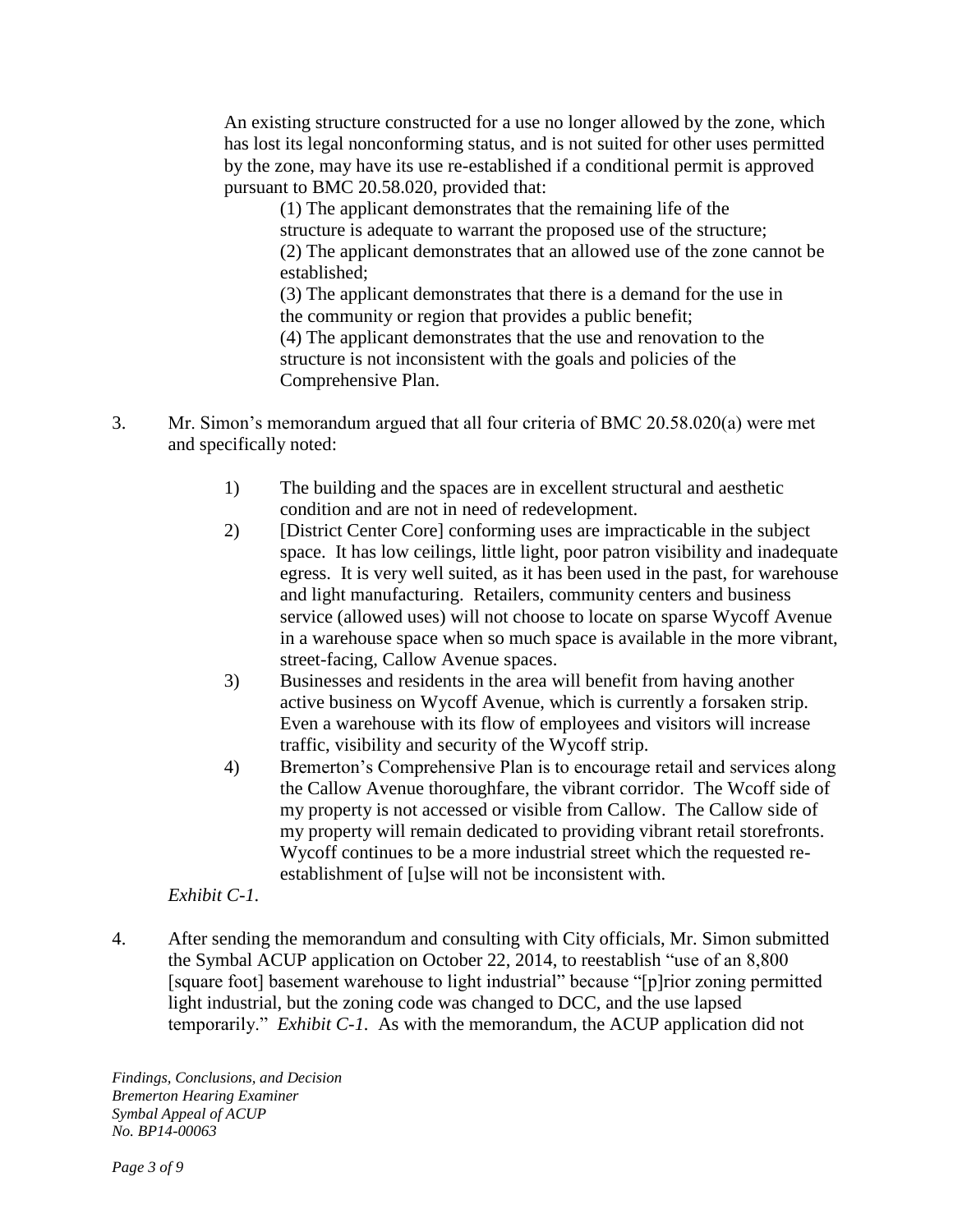identify a specific use for the site or reference the production or processing of marijuana. The City determined that the ACUP application was complete on November 10, 2014. *Exhibit C-1; Exhibit C-2.*

- 5. On January 13, 2015, DCD Director Andrea Spencer issued an ACUP to Symbal, LLC, reestablishing "auto service and repair, light manufacturing comparable to the extent of the former business, and/or warehousing" as allowed nonconforming uses for the property under BMC 20.54.090(a). *Exhibit C-2, page 7.* The ACUP specifically notes that "[t]his is an uncommon situation, as the applicant has not proposed a specific use" for the site and that "mitigation for the specific future use shall be reassessed when occupancy is sought." *Exhibit C-2, page 2.* The conditions of approval include Condition 7, which states: "The production and processing of marijuana for recreational purposes is prohibited at this site." *Exhibit C-2.*
- 6. The ACUP decision relates that the City received a public comment about the proposal from a resident "concerned that the proposed use would involve marijuana." *Exhibit C-2, page 6.* The City's staff response, included in the ACUP decision, states that "[t]he production and processing of marijuana for recreational purposes is prohibited at the site." The City did not cite to an ordinance in support of this statement or provide any legal analysis or reasoning. *Exhibit C-2, page 6.*

# *ACUP Appeal*

- 7. The Director's decision is a final Type II decision appealable to the Hearing Examiner*. BMC 20.02.140(a)(3).* Adam Simon timely appealed the ACUP decision on behalf of Symbal, LLC, on January 26, 2015. The one issue identified in the appeal is whether the City erred in including Condition 7, prohibiting the production and processing of recreational marijuana on-site, with "no logical or factual support." *Statement of Appeal, page 4.* The appeal statement argues that "[t]here is no discussion at all in the Permit Decision explaining why marijuana processing and production should be treated differently than the hundreds of other Light Industrial uses that might be put into the first floor of this Building." *Statement of Appeal, page 3.*
- 8. The City's response to the Appellant states that the "law related to recreational marijuana is evolving and may be confusing to people seeking to establish such a business in the City," *Respondent's Brief at 2*. The City also noted that, in analyzing the ACUP application and memorandum, the "City did not find that *any* light industrial use fit the criteria, only those uses that previously existed at the site [including] auto service repair, light manufacturing comparable to the extent of the former business (i.e., furniture manufacturing), and warehousing" and that "[i]mportantly, the City did not analyze the impacts of any possible light industrial use at the site, only the uses that previously existed at the site." *Respondent's Brief at 4.*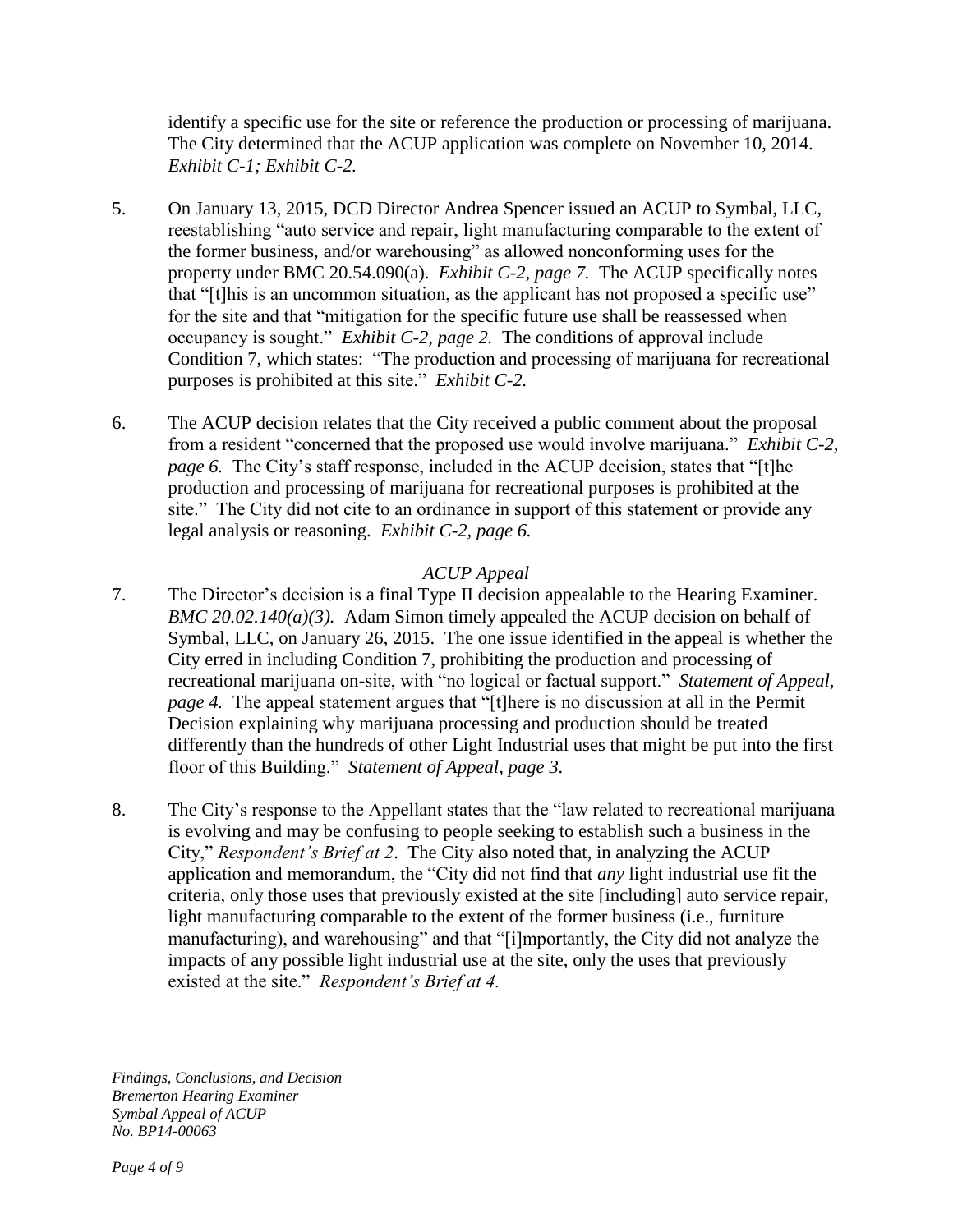9. After Mr. Simon filed Symbal's appeal, Ms. Spencer issued a formal director's interpretation of BMC 20.54.090(a) on February 11, 2015. The interpretation states that:

> This code section has been narrowly construed and evidence of the previous use is required to be demonstrated before the use can be re-established through a Conditional Use Permit. The city utilizes occupancy permit records, business licenses, and archived permit files to demonstrate what uses were previously legitimately established in structures . . .

Only uses that have been documented by permits and official records are eligible for reestablishment under these conditional use provisions. Under no circumstance shall this code section be interpreted to extend to uses other than those that were previously located within a structure.

*Exhibit C-4.* This interpretation, to date, has not been appealed.

# *Appeal Hearing*

- 10. Mr. Simon, representing the Appellant, argued at the open record appeal hearing that the City does not prohibit the production or processing of recreational marijuana and, accordingly, the focus of the ACUP conditions should be on mitigating impacts of proposed uses, not on limiting the types of uses allowed. Mr. Simon stressed that the term "use" is not used consistently throughout Bremerton's code and that any light industrial use allowed in the city should be allowed under the ACUP granted to Symbal—including the production or processing of marijuana. *Argument of Mr. Simon.*
- 11. Mr. Simon testified that City staff told him that the production and processing of recreational marijuana would be considered a light industrial use. In anticipation of receiving an ACUP allowing for *any* light industrial use on the property, Mr. Simon testified that he signed a lease with a marijuana producer/processor in October 2014.<sup>3</sup> Although not specifically mentioned at the appeal hearing, this timeline suggests that Mr. Simon signed a lease with a marijuana producer/processor before submitting his ACUP application. *Exhibit C-1; Testimony of Mr. Simon*. Mr. Simon noted that the tenant has the necessary recreational marijuana license from the Washington State Liquor Control Board, but is awaiting DCD approval before occupying and improving the space. *Testimony of Mr. Simon.*
- 12. Ms. Spencer, DCD Director since 2006, testified that BMC 20.54.090 is highly unusual among land use ordinances in Washington State because it allows for the reestablishment

 $\overline{a}$ 

 $3<sup>3</sup>$  Mr. Simon testified that these business owners are paying a monthly rental on the property but have not yet occupied it as they await the City's decision concerning the validity of the ACUP. *Testimony of Mr. Simon.*

*Findings, Conclusions, and Decision Bremerton Hearing Examiner Symbal Appeal of ACUP No. BP14-00063*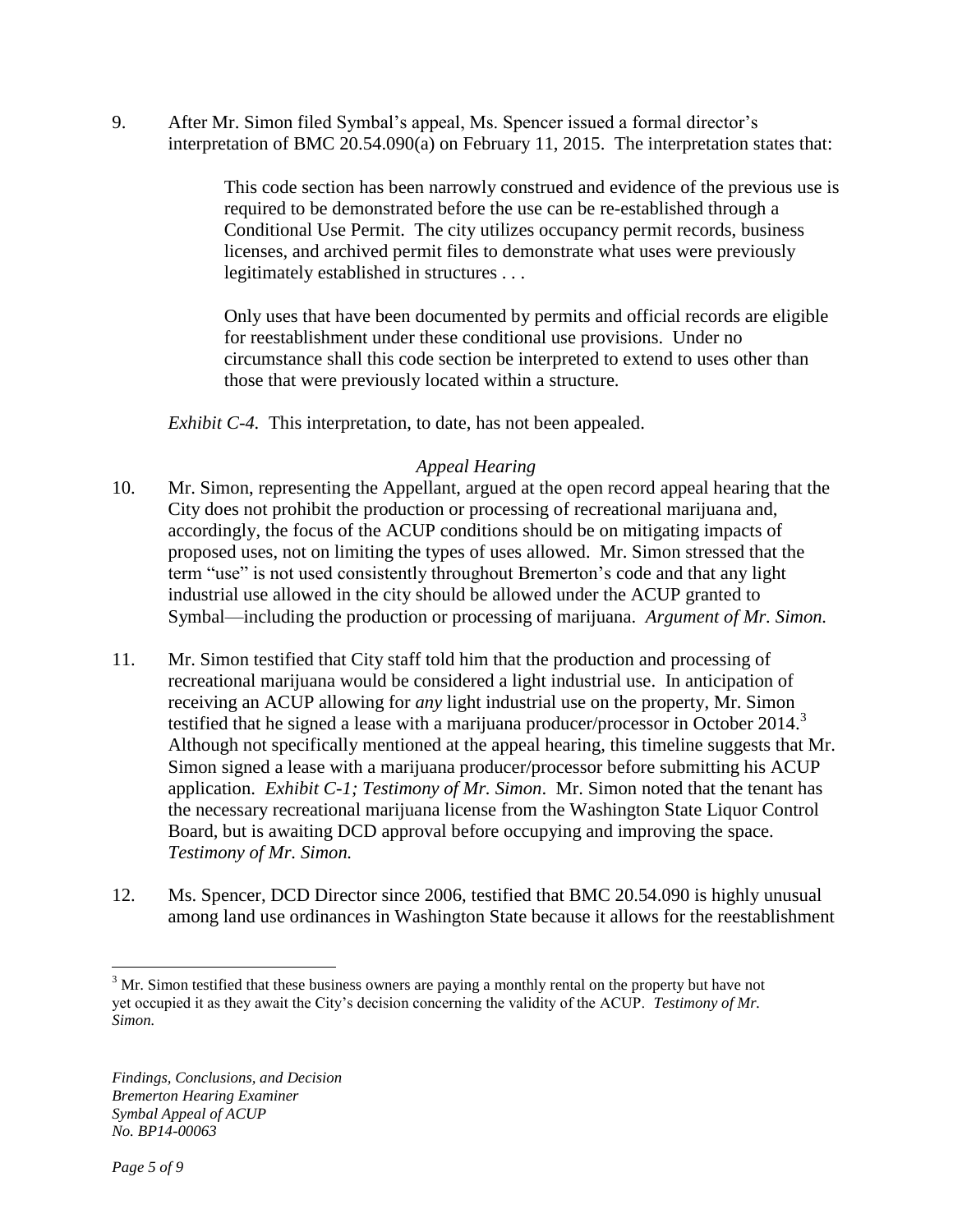of a non-conforming use that has terminated. $4$  She explained that, typically, an applicant would utilize BMC 20.54.090 to apply for an ACUP allowing for a *specific* proposed use for a site, rather than a broad category of uses as the Appellant has done here. Ms. Spencer acknowledged that she may have erred in granting the ACUP without requesting sufficient information about Symbal's intended specific use. She testified that she did not review the application specifically for a recreational marijuana production or processing proposal—she only reviewed it for previous uses that actually occurred on-site—but that City staff became aware that Symbal had an interest in marijuana production/processing prior to the issuance of the ACUP. Ms. Spencer testified that, although her code interpretation of BMC 20.54.090 occurred after Symbal filed its appeal, she has authority to issue such an interpretation at any time, and that her interpretation of the provision at issue accurately captures DCD's long-standing interpretation of BMC 20.54.090. *Testimony of Ms. Spencer.* 

- 13. City Planner Garrett Jackson testified that he reviewed Mr. Simon's request for an ACUP. During the application review process, Mr. Jackson learned that the site had previously been used for furniture manufacturing, auto service, and a video rental store (Blockbuster Video). *Testimony of Mr. Jackson.*
- 14. City Senior Planner Nicole Floyd, who supervises Mr. Jackson, testified that BMC 20.54.090 differs from a request for a site-specific rezone because it focuses on singular, specific uses for a property.<sup>5</sup> She noted that this particular ACUP application was unique because it focused on general approval for a use within the site (though unspecified) rather than a site-specific use, as is normal with permit applications. Ms. Floyd testified that a building permit would still be required for the site and that such permits are rejected for a variety of reasons, including when a specified proposed use violates Bremerton's code. In responding to Condition 1 of the ACUP, which states that "light manufacturing comparable to the extent of the former business" is allowed, Ms. Floyd testified that DCD did not analyze the permit request for "hypothetical" uses, but only those former uses indicated by the Symbal application. *Testimony of Ms. Floyd.*
- 15. In closing arguments at the appeal hearing, Mr. Simon argued that the City's resistance to recreational marijuana caused it to "twist" its interpretation of its own code and that, contrary to the City's assertions, no valid grounds exist to specifically exclude

 $\overline{a}$ 

<sup>&</sup>lt;sup>4</sup> As our supreme court has noted, "[c]ommentators agree that nonconforming uses limit the effectiveness of land-use-controls, imperil the success of community plans and injure property values" and, as such, "nonconforming uses are uniformly disfavored and [Washington courts have] repeatedly acknowledged the desirability of eliminating such uses." *Rhod-A-Zalea v. Snohomish County*, 136 Wn.2d 1, 8 (1998).

<sup>5</sup> Although site-specific rezoning is highly disfavored under long-standing Washington law (*see, e.g., Save a Neighborhood Env't v. Seattle*, 101 Wn.2d 280 (1984)), BMC 20.58.040 does provide a mechanism to apply for such a rezone.

*Findings, Conclusions, and Decision Bremerton Hearing Examiner Symbal Appeal of ACUP No. BP14-00063*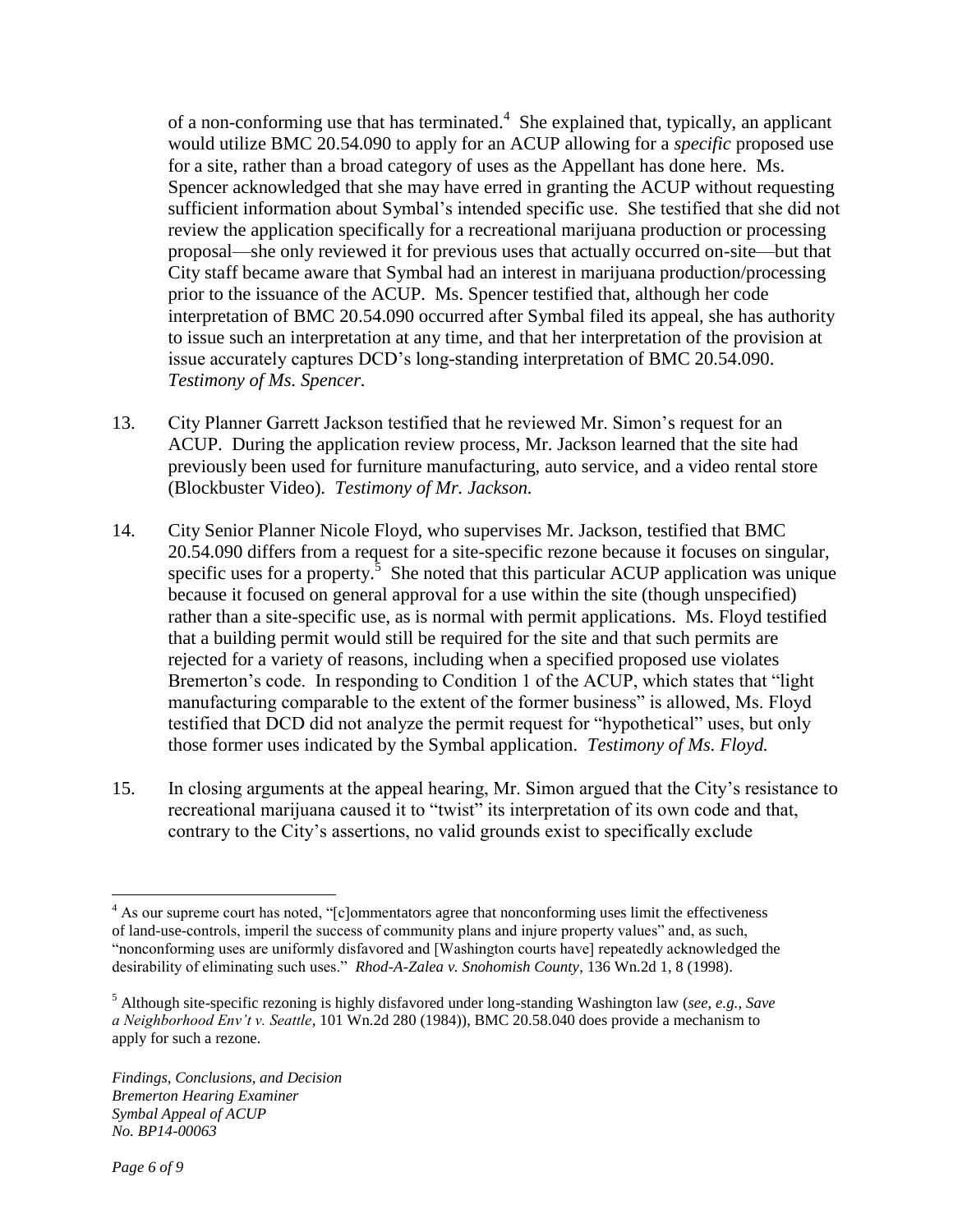recreational marijuana production or processing as a valid use on-site at 1110 Wycoff Avenue. *Argument of Mr. Simon.*

16. Attorney Mark Koontz, representing the City, argued that DCD should probably have proceeded with this application differently, especially in light of its knowledge that Mr. Simon potentially sought to lease the building to a marijuana processor/producer. Nevertheless, the plain reading of BMC 20.54.090 is clear: this code section only allows for the revival of specific nonconforming uses that have previously operated on the site. *Argument of Mr. Koontz.*

# **CONCLUSIONS**

### Jurisdiction

The Hearing Examiner has jurisdiction over this matter, under Chapter 2.13 BMC.

# Review Authority

The Appellant has the burden of proof to show that the City erred when it conditioned the ACUP to prohibit the production and processing of marijuana. *See, Buechel v. State Dept. of Ecology*, 125 Wn.2d 196 (1994); *Development Services of America, Inc. v. City of Seattle*, 138 Wn.2d 107, 117 (1999); *RCW 36.70C.130(1)(b).* The Hearing Examiner's duty is to review the entire record before him to determine whether the Appellant has met this burden. To properly review the City's action, the Hearing Examiner must decide what facts are important to make a decision, determine those facts with reference to specific exhibits or testimony, draw conclusions from those facts, and make a decision based on those conclusions. *See Weyerhaeuser v. Pierce County,* 124 Wn.2d 26 (1994).

The Hearing Examiner must accord substantial deference to the City's interpretation of its own ordinances. *RCW 36.70C.130(1)(b); Cockle v. Department of Labor and Industries*, 142 Wn.2d 801, 829 (2001); *Doe v. Boeing Co*., 121 Wn.2d 8, 15 (1993); *Superior Asphalt & Concrete v. Dep't of Labor & Indus.*, 84 Wn. App. 401, 405 (1996); *McTavish v. City of Bellevue*, 89 Wn. App 561, 564 (1998). The Hearing Examiner reviews the DCD's decision to determine if it is clearly erroneous, after allowing for such deference as is due the construction of a law by the agency with expertise. Under the "clearly erroneous" standard of review, the Hearing Examiner examines the entire record in light of the policy set forth in the ordinance and reverses the decision only if he has a definite and firm conviction that the City made a mistake. *Isla Verde International Holdings, Inc. v. City of Camas*, 146 Wn.2d 740, 751 (2002); s*ee Buttnick v. Seattle,* 105 Wn.2d 857, 860 (1986)*.* When applying the clearly erroneous standard, the Hearing Examiner may not substitute his own judgment for the judgment of the City. *See Buechel v. Department of Ecology,* 125 Wn.2d 196, 202 (1994)*.*

### Conclusion Based on Findings

**The Director erred in attaching Condition 7 to the ACUP, which prohibits the production or processing of recreational marijuana on-site. Nothing in the record establishes that the condition is reasonably calculated to achieve a legitimate objective of the City's zoning**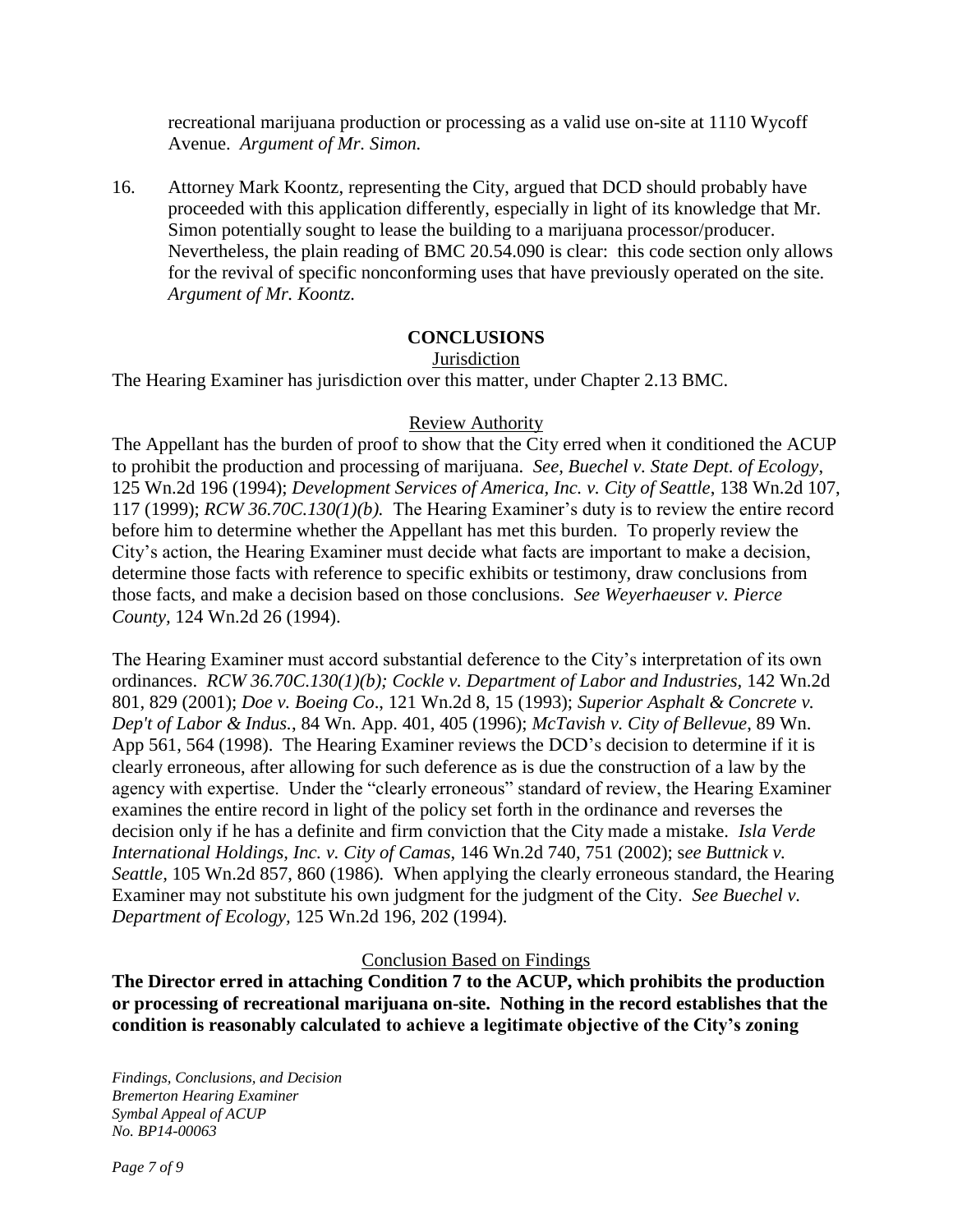### **ordinances, or that the condition is intended to mitigate impacts caused by the proposed development.**

Cities have the "inherent power to impose reasonable conditions and restrictions" on land use permits, "even though the imposition of such conditions is not guided by specific standards." *Gerla v. Tacoma*, 12 Wn. App. 883, 889 (1975); *see also State ex rel. Standard Mining & Dev. Corp. v. Auburn*, 82 Wn.2d 321 (1973). Nevertheless, such conditions must not be imposed in an arbitrary or capricious manner.<sup>6</sup> To be valid, such conditions must (1) "not offend any provision of the zoning ordinance, (2) not require illegal conduct on the part of the permittee, (3) be in the public interest, (4) be reasonably calculated to achieve some legitimate objective of the zoning ordinance, and (5) not be unnecessarily burdensome or onerous to the landowner." *Gerla*, 12 Wn. App. at 889; *see also Woodinville Water District v. King County*, 105 Wn. App. 897 (2001).

Here, there is no substantial evidence in the record supporting the determination that Condition 7 is reasonably calculated to achieve a legitimate objective of the City's zoning ordinances or that the City assessed the potential impacts of marijuana production or processing on-site before including this condition. DCD Director Andrea Spencer testified, to the contrary, that she did not analyze the potential impacts of marijuana production or processing for the site but, instead, limited her analysis to uses that previously occurred on-site (i.e., auto service and repair, light manufacturing comparable to furniture manufacturing, and/or warehousing). Moreover, while the record clearly establishes that Mr. Simon intends to lease the space to a recreational marijuana producer/manufacturer, this information was not indicated in his ACUP application or supporting memorandum. Rather uniquely, the application did not specify any particular use for the property but, instead, merely requested that BMC 20.54.090(a) be used to reestablish the potential for nonconforming uses on-site. DCD processed this request and, in granting the ACUP, specifically noted that "mitigation for the specific future use shall be reassessed when occupancy is sought for the lower unit." *Exhibit C-2, page 2*. Condition 7, however, arbitrarily foreclosed a specific potential use without benefit of this assessment. Therefore, this condition must be deleted from the ACUP.

The Hearing Examiner notes, however, that all other conditions of the ACUP remain in force. When a specific use of the building is identified through the building permit and occupancy process, the City must determine whether the proposed use is consistent with the remaining conditions of the ACUP, applicable City ordinances, any interpretations of such ordinances by the DCD director, and applicable state and federal laws.<sup>7</sup> Should Symbal propose a use not

*Findings, Conclusions, and Decision Bremerton Hearing Examiner Symbal Appeal of ACUP No. BP14-00063*

 $\overline{a}$ 

<sup>&</sup>lt;sup>6</sup> As the *Gerla* court noted, "It is axiomatic that administrative actions, if properly authorized under zoning ordinances, may be interfered with . . . only if they are conducted in an arbitrary and capricious manner." 12 Wn. App. at 887.

 $7$  BMC 20.40.160(a), for instance, specifically prohibits any "use that is illegal under local, state, or federal law . . . in any zone within the City."